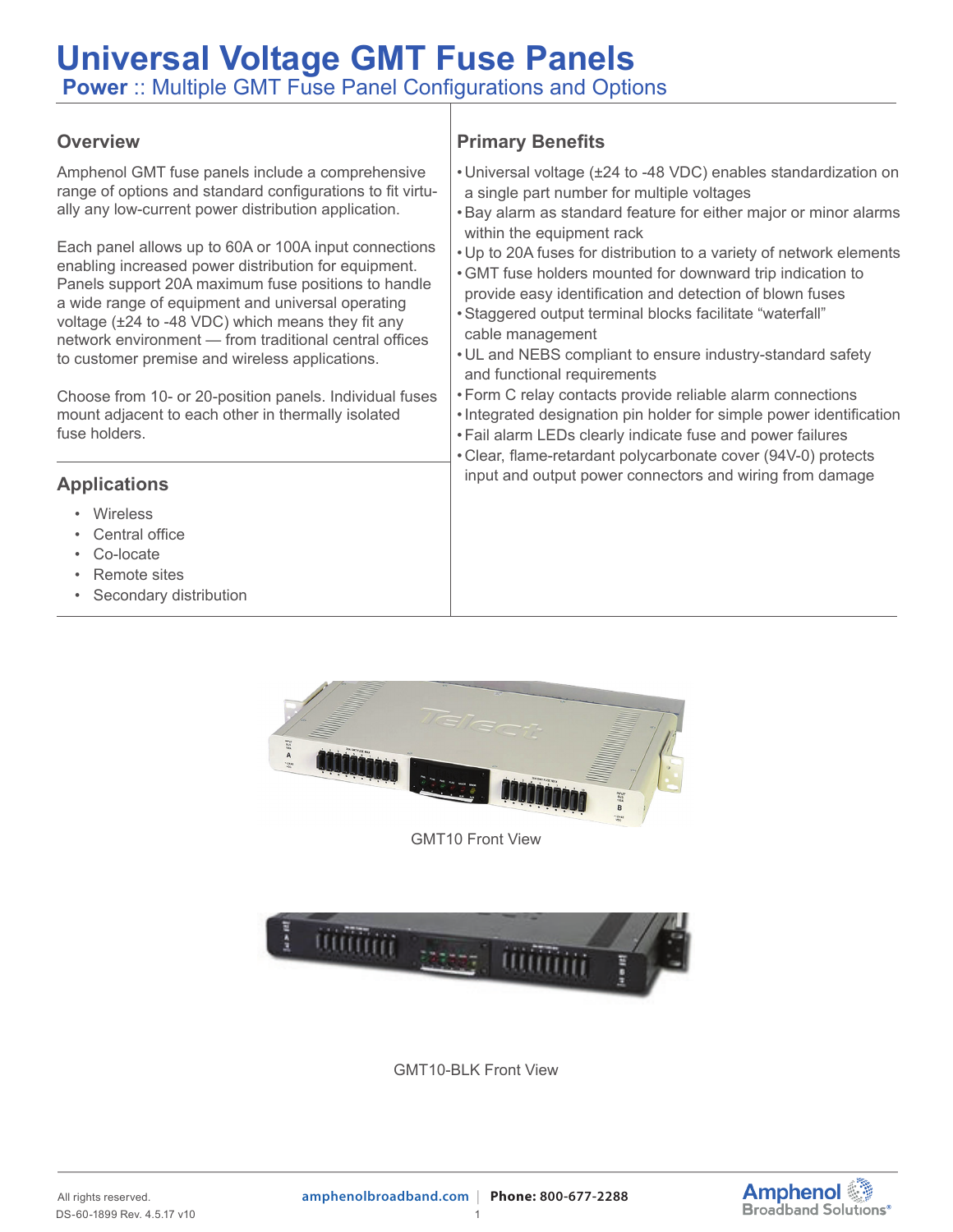# **Universal Voltage GMT Fuse Panels**

**Power** :: Multiple GMT Fuse Panel Configurations and Options

## **Specifications**

| <b>Dimensions</b>                |                                   |  |
|----------------------------------|-----------------------------------|--|
| Width                            |                                   |  |
| All except HPGMT20               | 17" (431 mm)                      |  |
| HPGMT20                          | 21" (533 mm)                      |  |
| Height                           | $1.75"$ (45 mm)                   |  |
|                                  | Front access panels: 3.5" (89 mm) |  |
| Depth                            | 12" (305 mm)                      |  |
| <b>Mechanical</b>                |                                   |  |
| Weight                           | 9 lbs. (4.1 kg)                   |  |
| Material                         | Cold-rolled steel                 |  |
| Color                            |                                   |  |
| All except xxxx-BLK              | <b>White</b>                      |  |
| GMT10-BLK & HPGMT10-BLK          | <b>Black</b>                      |  |
| Finish                           | Powder coat                       |  |
| Mounting                         |                                   |  |
| All except HPGMT20               | 19" or 23"                        |  |
| HPGMT20                          | 23" only                          |  |
| <b>Electrical</b>                |                                   |  |
| Nominal voltage                  | $± 24$ to -48 VDC                 |  |
| Input rating                     |                                   |  |
| <b>HPGMTxx</b>                   | 100A per bus                      |  |
| <b>GMTxx</b>                     | 60A per bus                       |  |
| Maximum input interrupt device   | 125A for 100A panels              |  |
|                                  | 75A for 60A panels                |  |
| Maximum output protection device | 20A                               |  |
| Power dissipation (full load)    | Less than 1%                      |  |

| <b>Environmental</b>  |                                                           |  |
|-----------------------|-----------------------------------------------------------|--|
| Temperature           | $-5^\circ$ to $55^\circ$ C                                |  |
| Humidity              | 0 to 90%, non-condensing                                  |  |
| <b>Connections</b>    |                                                           |  |
| Input terminals       | Dual stud, $\frac{1}{4}$ " on $\frac{5}{8}$ " centers for |  |
|                       | 100A input panels; screw clamp for                        |  |
|                       | 60A input panels                                          |  |
| Output terminals      | Screw terminal. #6                                        |  |
| Chassis ground        | Dual stud, #10 on %" centers                              |  |
| <b>Alarms</b>         |                                                           |  |
| Alarm indicators      | Power, fuse alarms                                        |  |
| Alarm type            | Form C                                                    |  |
| Alarm connector       | 0.045" square pin                                         |  |
| Relay contact ratings | 0.6A at 48 VDC; 1A at 120 VAC                             |  |
| Agency compliance     | NEBS 3, UL, CUL                                           |  |



#### **Typical dimensions for GMT10x and HPGMT20S**



Rear View (Rotated)